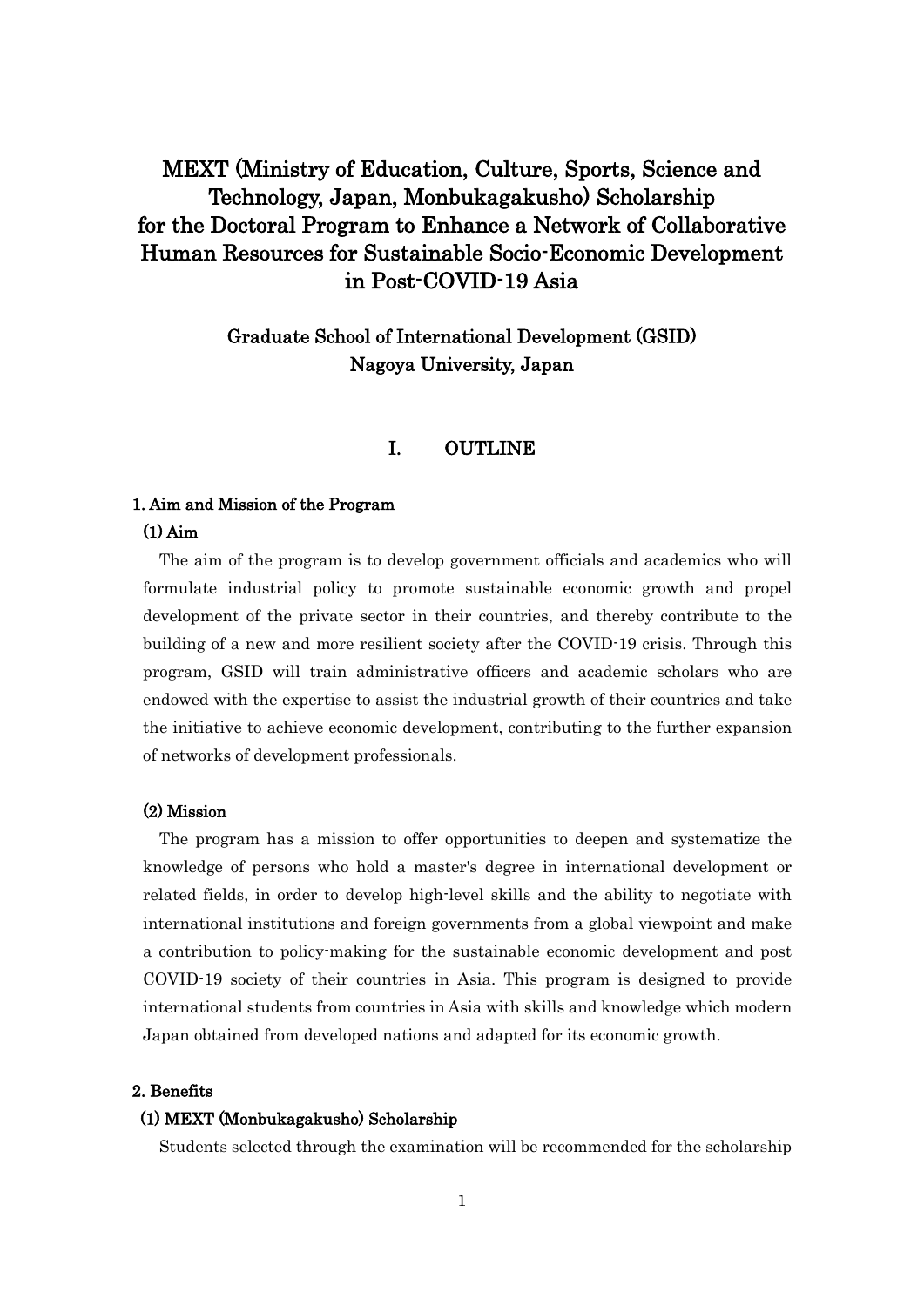of the Ministry of Education, Culture, Sports, Science and Technology (MEXT), Japan. The MEXT scholarship will be awarded to successful applicants for three years.

### (2) Disqualification

 The scholarship may be terminated upon the recommendation of the GSID at any time for one or more of the following reasons: failure of a scholar to make satisfactory academic progress; failure to comply with the laws of Japan and regulations of Nagoya University; misconduct; and/or breaches of the conditions of the MEXT scholarship or Student Visa.

### 3. Openings Available

One.

### 4. Fields of Study

International Development and Cooperation

 (Economic Development Policy and Management, Peace and Governance, Education and Human Resource Development, Inclusive Society and State, Poverty and Social Policy)

### 5. Eligible Participants and Countries

Eligible persons are those who have obtained or expect to obtain a Master's degree from an accredited university. The applicant must be a national of ASEAN countries, Mongolia, or Uzbekistan.

### 6. Program Scheme

### (1) Program Duration / Degree

In principle, the duration of the program is three years. Those who obtain the necessary credits prescribed below and pass the dissertation examination will be granted a Ph.D. in International Development.

### (2) Language

Lectures, practice and other guidance will be conducted in English.

### (3) Credit Requirements

To become a Ph.D. candidate in the Doctoral Program to Enhance a Network of Collaborative Human Resources for Sustainable Socio-Economic Development in Post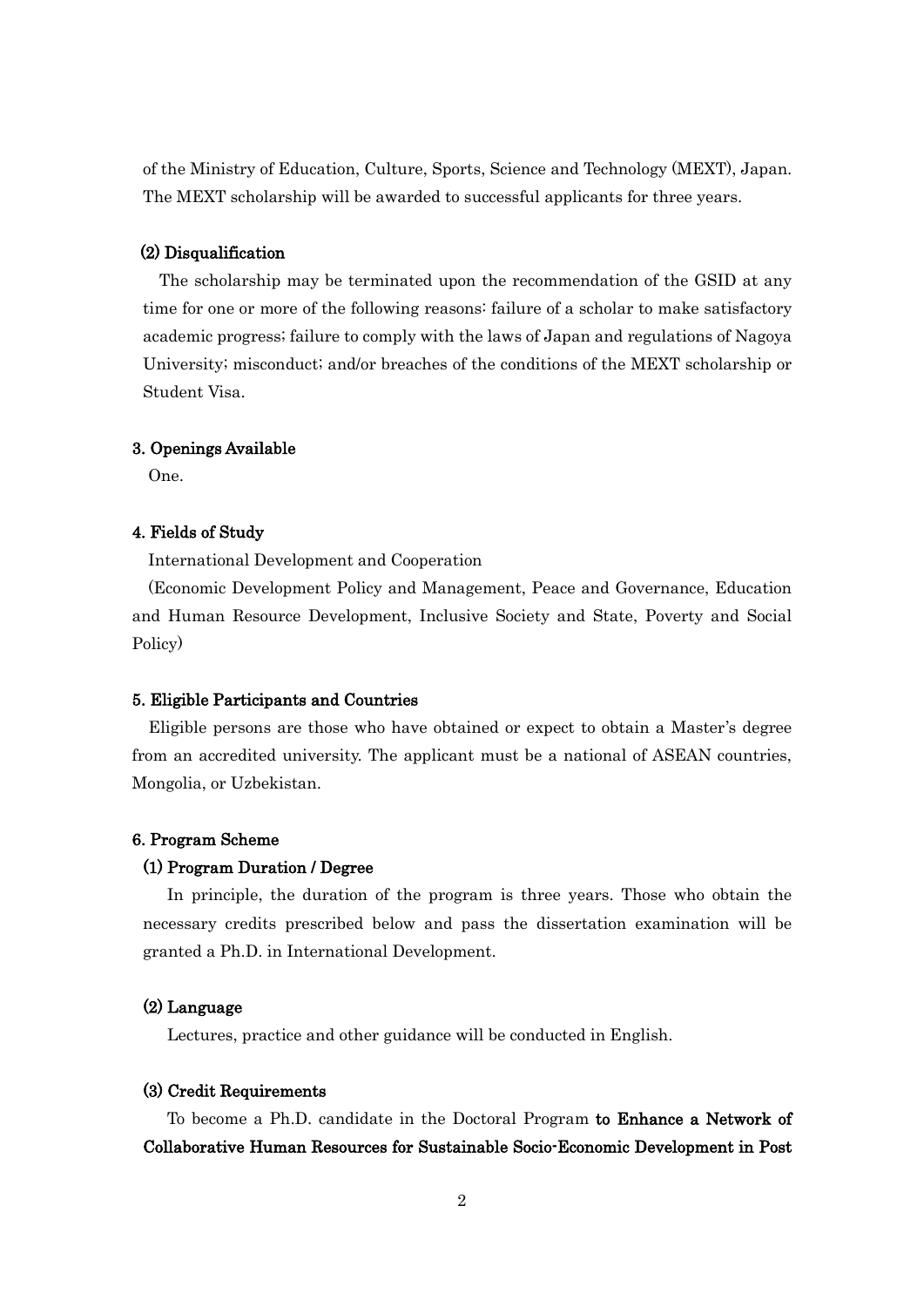COVID-19 Asia, students are required to earn: 6 credits of Dissertation Research I, II, and III (Compulsory).

# (4) Grade Point Average (GPA)

Students are required to get 2.3 or over GPA calculated on the MEXT standard.

GPA= $\{3 \times \text{credits of grade A} + 2 \times \text{credits of grade B} + 1 \times \text{credits of grade C}\}$ /total credits of registered courses

| Grade  | $100 - 80$ | 79-70 | 69-60 | $59-0$ |
|--------|------------|-------|-------|--------|
| Grade  | ◠          | В     |       | г      |
| Points | ப          | ┙     |       |        |

| この表は削除 | $100 - 90$ | 89-80  | 79-70 | 69-60 | $59-0$ |
|--------|------------|--------|-------|-------|--------|
| Grade  | ົ          | A      | н.    |       |        |
| Points | ಀ          | റ<br>ಲ |       |       | ν      |

# 7. Time table

| <b>Eligibility Screening</b><br>Application<br>if necessary    | by November 4, 2022                                    |
|----------------------------------------------------------------|--------------------------------------------------------|
| Results of the<br><b>Eligibility Screening</b><br>if necessary | by November 18, 2022                                   |
| <b>Application Period</b>                                      | November 21, 2022 (Monday) – December 2, 2022 (Friday) |
| Interview                                                      | 30-40 min, by the middle of January 2023               |
| Announcement of<br>Examination<br>Results                      | By the middle of March 2023                            |
| Start Date of the<br>Program                                   | October 2023                                           |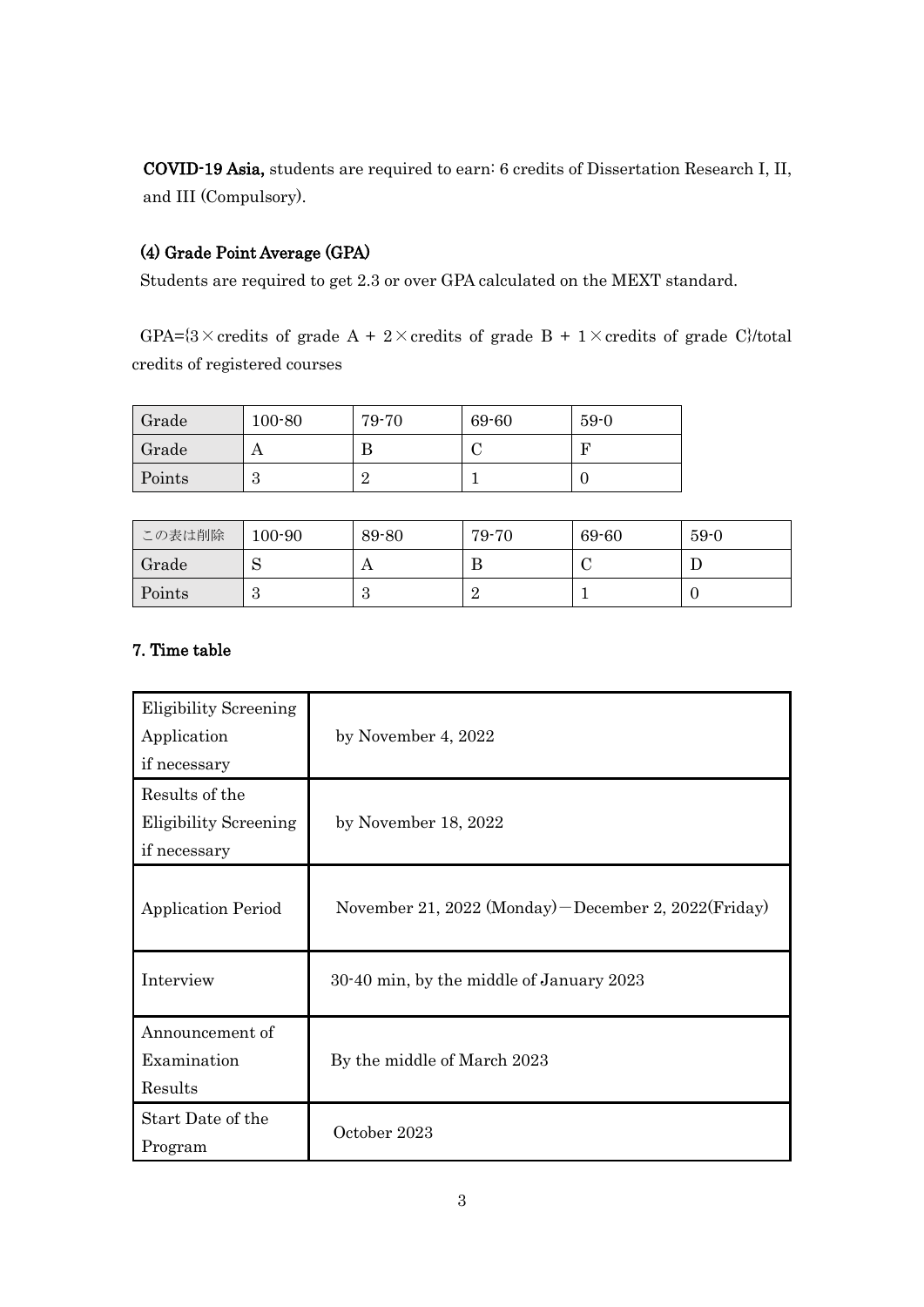Please note that application documents MUST arrive at the GSID Administrative Office, Student Affairs Division for the Schools of Humanities and Social Sciences, Nagoya University no later than 16:00 on December 2, 2022. ANY applications received after this date and time will not be considered for processing. The original documents will be required to send by post later.

# II. APPLICATION GUIDELINES

### 1. Eligibility for Application

### (1) Nationality

 The applicant must be a national of ASEAN countries, Mongolia or Uzbekistan.

### (2) Application Requirement

 Those who meet one of the following qualifications are eligible to apply: (i) The applicant who has obtained or expects to obtain a Master's degree or its equivalent degree from an accredited/recognized university by submitting a Master's thesis written either in English or Japanese. In case the Master's thesis is not written in English or Japanese or if the applicant is awarded a taught Master's degree without submission of a Master's thesis, the applicant must undergo the individual eligibility screening procedures prescribed below.

(ii) The applicant who has been recognized by GSID in the individual eligibility screening procedures for the examination as having academic abilities equal to those who have a Master's degree on the basis of their research or work experience in a governmental organ or an academic institute, and be not less than 24 years of age by the end of March 2023.

### (3) Minimum Score of English Proficiency

 To be considered for admission, the following minimum scores are required on one of these tests: an overall TOEFL (Test of English as a Foreign Language) score of 577 (paper-based), or 90 (internet-based); an IELTS (International English Language Testing System) score of 6.5 (which should include Academic Reading and Academic Writing), or a Duolingo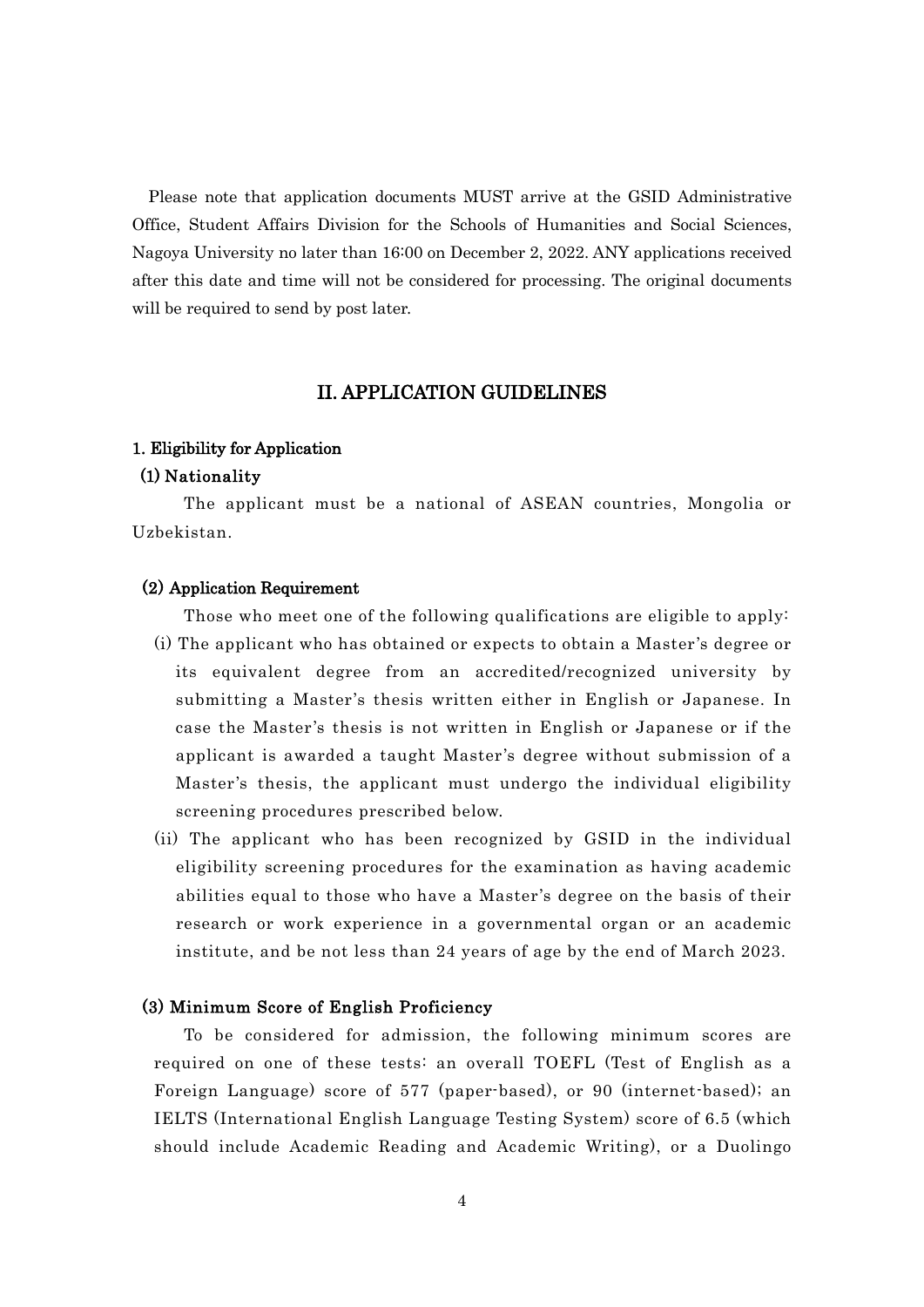score of 111. The test should have been taken within five years prior to the application. Institutional test scores such as TOEFL ITP's are unacceptable for submission.

## (4) GPA Requirement

GPA must be 2.3 or over 2.3 in MA program based on the MEXT standard. Refer to 6 (4) on page 3 regarding GPA.

# (5) Age Restriction

 Applications will be accepted from individuals who were born in principle on or after April 2, 1988. For more information, see 2023 Application Prospectus for the Japanese Government Scholarship Program.

Applicants may be requested to submit additional documents, if the GSID Administration Office considers that it is necessary to verify the eligibility of the application.

### 2. Application Procedures

### (1) A prior consent of a GSID Faculty member

 Before applying for this program, an applicant must obtain a consent of a faculty member of GSID to become the applicant's academic adviser if he/she is admitted to GSID.

### (2) Submission of application

Items (1) to (9) listed in the following section must be completed and submitted to the email address at the bottom of this document during the specified application period. The original documents will be required to send by post later.

### 3. Application Documents

The applicant must complete and submit the items listed below. Please type or write in English clearly using black ink.

- (1) Application Form (Form 1 provided [[MS-Excel](https://www4.gsid.nagoya-u.ac.jp/_wp/wp-content/uploads/2022/06/Form-1_Application-Form.xlsx)]).
- (2) A Statement of the Field of Study and Research Plan (Form 2 provided [[MS-Word](https://www4.gsid.nagoya-u.ac.jp/_wp/wp-content/uploads/2022/05/Form-2_Field-of-Study-and-Research-Plan.docx)]) written in Japanese (5,000 characters or less) or in English (2,000 words or less), on A4 sized paper: 3 copies. In addition to the printed version, send an electronic file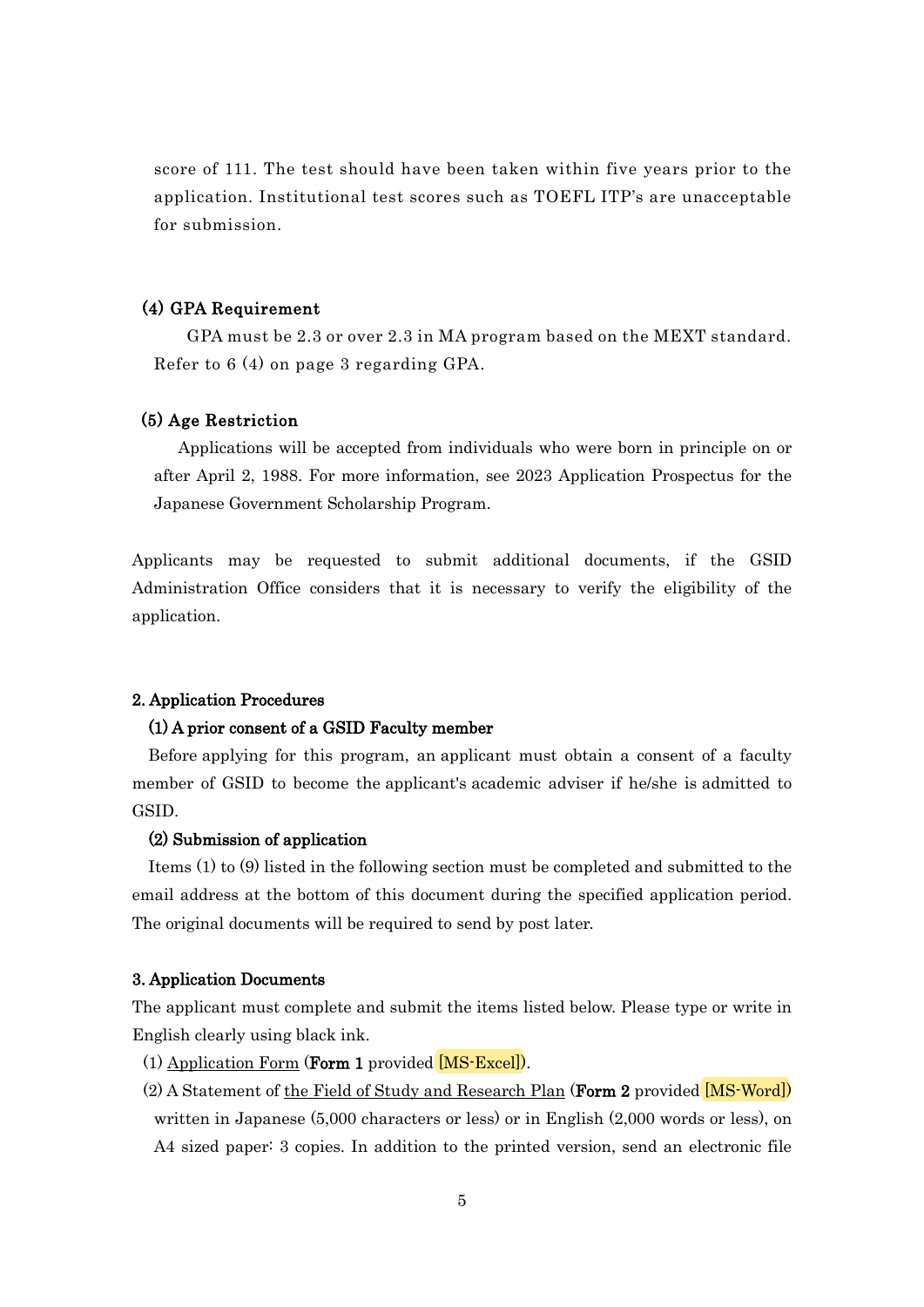(PDF or MS-Word) of the research proposal to the email address at the bottom of this document. In the email, please write your name in the subject line.

- (3) Certificate of health (Form 3 provided [[PDF\]](https://www4.gsid.nagoya-u.ac.jp/_wp/wp-content/uploads/2022/05/Form-3_Certficate-of-Health-for.pdf)) based on a medical examination within the past six months.
- (4) A letter of recommendation on the prescribed form (**Form 4** provided  $\overline{MS-Word}$ ) in English or Japanese. It should be written by the dean of the university you have attended.
- (5) Official transcripts in English or Japanese from the graduate school at which the applicant was enrolled. Photocopies will not be accepted. If the transcript is sent directly from the previous graduate school to Nagoya University, the applicant must ensure that it will reach GSID Administrative Office, Student Affairs Division for the Schools of Humanities and Social Sciences, Nagoya University within the application period.
- (6) Master's degree or professional degree certificate in English or Japanese. Photocopies will not be accepted. If the certificate of the degree is sent directly from the previous graduate school to Nagoya University, the applicant must ensure that it will reach the GSID Administrative Office, Student Affairs Division for the Schools of Humanities and Social Sciences, Nagoya University within the application period.
- (7) The applicant's Master's thesis accompanied by a summary of the same in English or Japanese (1,200 words in English or 3,000 characters in Japanese). Three copies of a supplementary thesis or paper can be attached. In addition to the printed version, send an electronic file (PDF or MS-Word) of the Master's thesis/research paper to the email address at the bottom of this document. In the email, please write your name in the subject line.
- (8) A photocopy of certificate of an English language proficiency: An Official Score Report of TOEFL (Test of English as a Foreign Language), IELTS (International English Language Testing System), or Duolingo.Only scores from tests taken within five years prior to the application are valid. A photocopy of the official test score must include an ID photo. Institutional test scores are unacceptable for submission. Those who have earned a Master's degree from GSID do not need to submit this.
- $(9)$  A photocopy of the applicant's <u>valid passport</u> showing the passport number and their photograph.
- (10) Publications: A list of books, articles, or theses the applicant has published, if any, giving the title, date of publication, name of publisher and a summary in English or Japanese.
- (11) A report on work experience pertaining to policy-making or international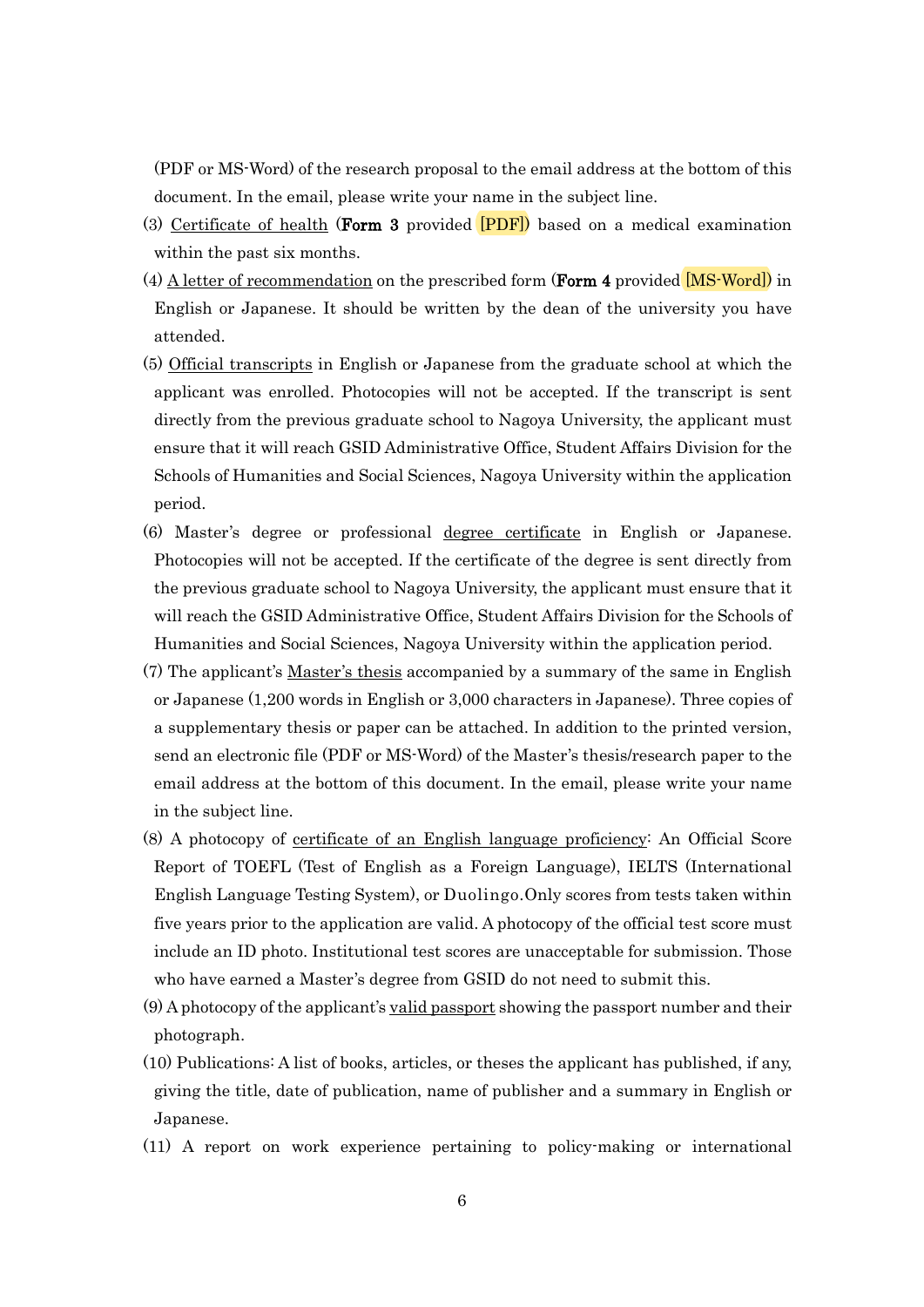development and/or cooperation, if any. The report must be approximately 1,200 words in English or 3,000 characteristics in Japanese in length on A4 size paper.

 If the applicant has questions regarding any of the information above, please contact GSID Administrative Office, Student Affairs Division for the Schools of Humanities and Social Sciences, Nagoya University.

### 4. Selection Process

 Selection will be carried out on the basis of submitted documents and an interview. The applicants will be interviewed in their country of residence either via videoconference or face-to-face conversation by the middle of January 2023. Details about the interview will be provided in due course.

### 5. Announcement of Examination Results

An official letter of results will be sent out by postal mail by the middle of March 2023.

### 6. Entrance Registration Procedures

Details will be provided in due course.

### 7. Other Information

- (1) After applications have been submitted, changes in submitted documents are not permitted. Also, submitted documents will not be returned.
- (2) Please refer to the GSID website (https://www4.gsid.nagoya-u.ac.jp/en/) for more details.

### 8. Privacy Policy

The applicant's name, mailing address and other personal information included in the application documents will be used only for the purpose of grading and registering during the entrance examination selection process, announcement of examination results, entrance registration procedures and educational affairs after admission. Personal information will be used appropriately and will not be used for purposes unrelated to the application process.

MEXT Special Program GSID Administrative Office, Student Affairs Division for the Schools of Humanities and